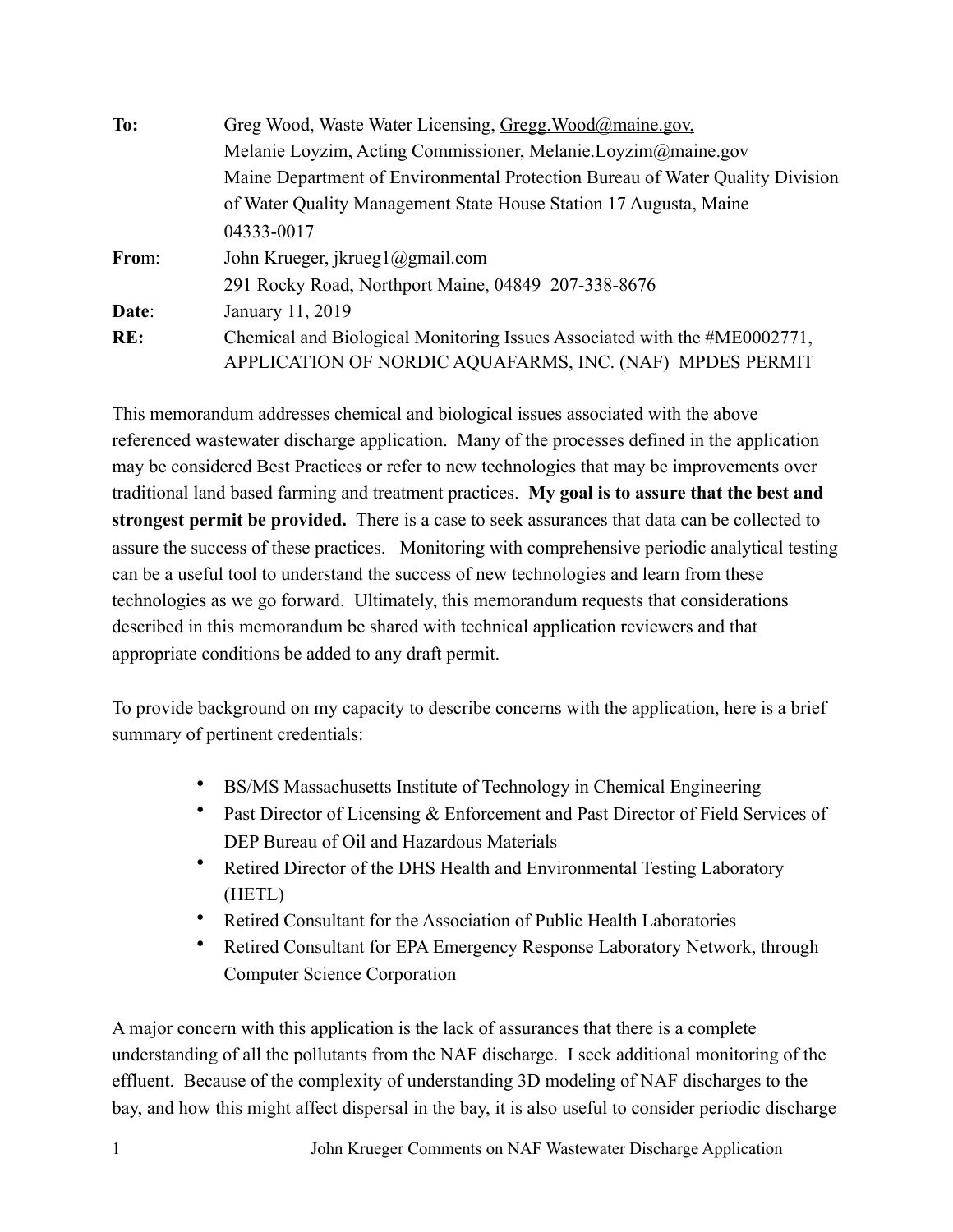monitoring of comprehensive parameters as discrete discharges. Only looking at aggregate discharges over longer periods of time and after dilution with 7.7 million gallons/day may not represent true impact.

I have made an effort to provide subtopics.

#### **1. Water Quality-Based Effluent Limits**

Since many of the parameters associated with the NAF effluent are experimental in nature, (unique feed, unique RAS, unique treatment, size of operation, uncertain marine water flow parameters and recirculation uncertainties, etc,) there is a need to assess and develop technology based effluent limitations, develop proper effluent water quality-based effluent limits (WQBEL), and finally determine final effluent limitations that meet technology and water quality standards and anti-backsliding requirements. WQBELs involve a site-specific evaluation of the discharge and its effect on the receiving water. A WQBEL is designed to protect the quality of the receiving water by ensuring that State water quality standards are met. Rather than provide a permit with chemical constituents limited for just the few nutrients, additional conditions/limits should be listed:

- To consider unique situations, such as facilities discharging pollutants for which data are absent or limited (pheromones, viruses, trace toxics, treatment errors that may occur for such a large size), making development of technology- or water quality-based effluent limitations (TBELs or WQBELs) more difficult or impossible
- To address foreseeable changes to discharges, such as planned changes to process, products, or raw materials that could affect discharge characteristics.
- To incorporate compliance schedules to provide the time necessary to comply with permit conditions. • To incorporate other NPDES programmatic requirements (e.g., pretreatment, sewage sludge).
- To impose additional monitoring requirements that provide the permit writer with data to evaluate the need for changes in permit limitations.
- To increase or decrease monitoring requirements, depending on monitoring results or changes in processes or products.
- To impose requirements for special studies such as ambient stream surveys, toxicity identification evaluations (TIEs) and toxicity reduction evaluations (TREs), bioaccumulation studies, sediment studies, mixing or mixing zone studies, pollutant reduction evaluations, or other such information-gathering studies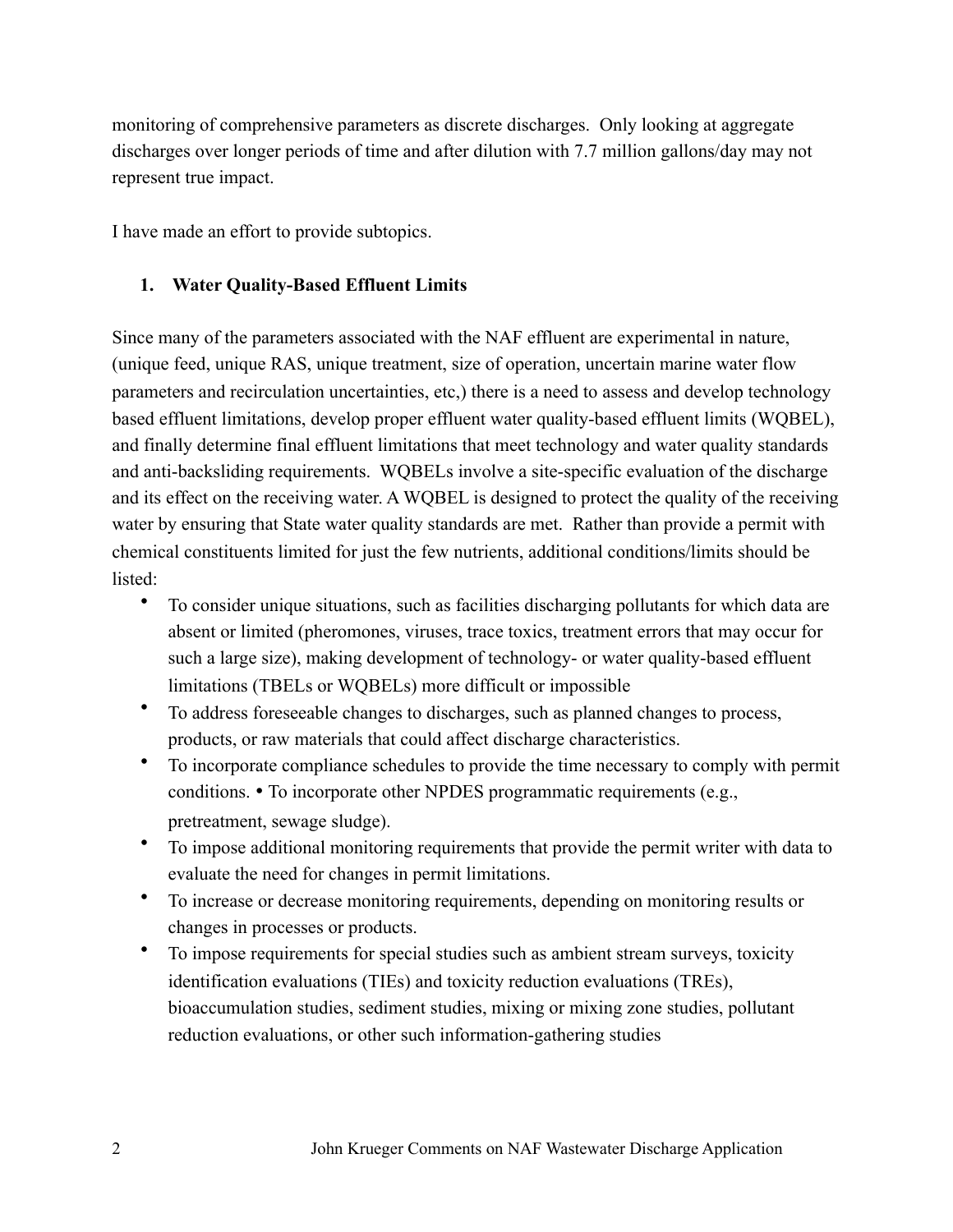As a new technology and as one that may serve as a template for future land based endeavors there is a need for standards and limits.

This sort of testing is also consistent with the need to better understand the dispersal of the discharge plume. [Only 2 dimensional modeling has occurred and there is a need to understand if surface plumes are developed and the effects of currents and wind shear.] The testing of the chemical parameters in the outflow should be evaluated more thoroughly largely due to the swimming areas at Bayside. There is concern about primary water contact recreation standards.

# **2. Monitoring to Assure that New Technologies to Achieve Best Practices Meet Water Quality Needs**

While NAF should be applauded for its use of best practices such as Moving Bed Biofilm Reactor (MBBR) designs, there remain questions regarding its ability to meet desired outflow concentrations of nutrients and set concentrations for other parameters. The flow diagrams of the treatment systems provided are difficult to read and as an example it was difficult to see where in the process that the added carbon for denitrification is introduced. Additional information regarding the treatment of multiple tanks can be helpful in designing response scenarios. There are multiple tanks, some with fresh water, some with seawater, and some perhaps hybrid. Additional information about how each tank will be treated, individually or as mixed is important at the treatment systems and treatment can vary with the salinity of the water and the different wastes that may be present in each.

Because the NAF application represents something that is new and different and claiming to be so much more capable of removing pollutants (pollutants should also include toxics and viruses), there should be more detailed information about the MBBR design. Simply stating that MBBR design is used is not very definitive, since MBBR designs can change significantly. **I am not specifically seeking answers to the questions below or even precise detail on the treatment systems. Instead, I offer these unknowns as reason to request frequent monitoring for multiple parameters.** 

- What is the relative size of the clarifier needed after the biological tanks, important because MBBR yields to poor sludge characteristics?
- The application suggests that there is a post-anoxic denitrification process, the influent to the denitrification reactor comes from the nitrification reactor, so the wastewater influent ammonia nitrogen has been converted to nitrate as required for denitrification. How was the 1.5 million gallons/day of Methanol derived and what forms of nitrogen can be expected in the effluent?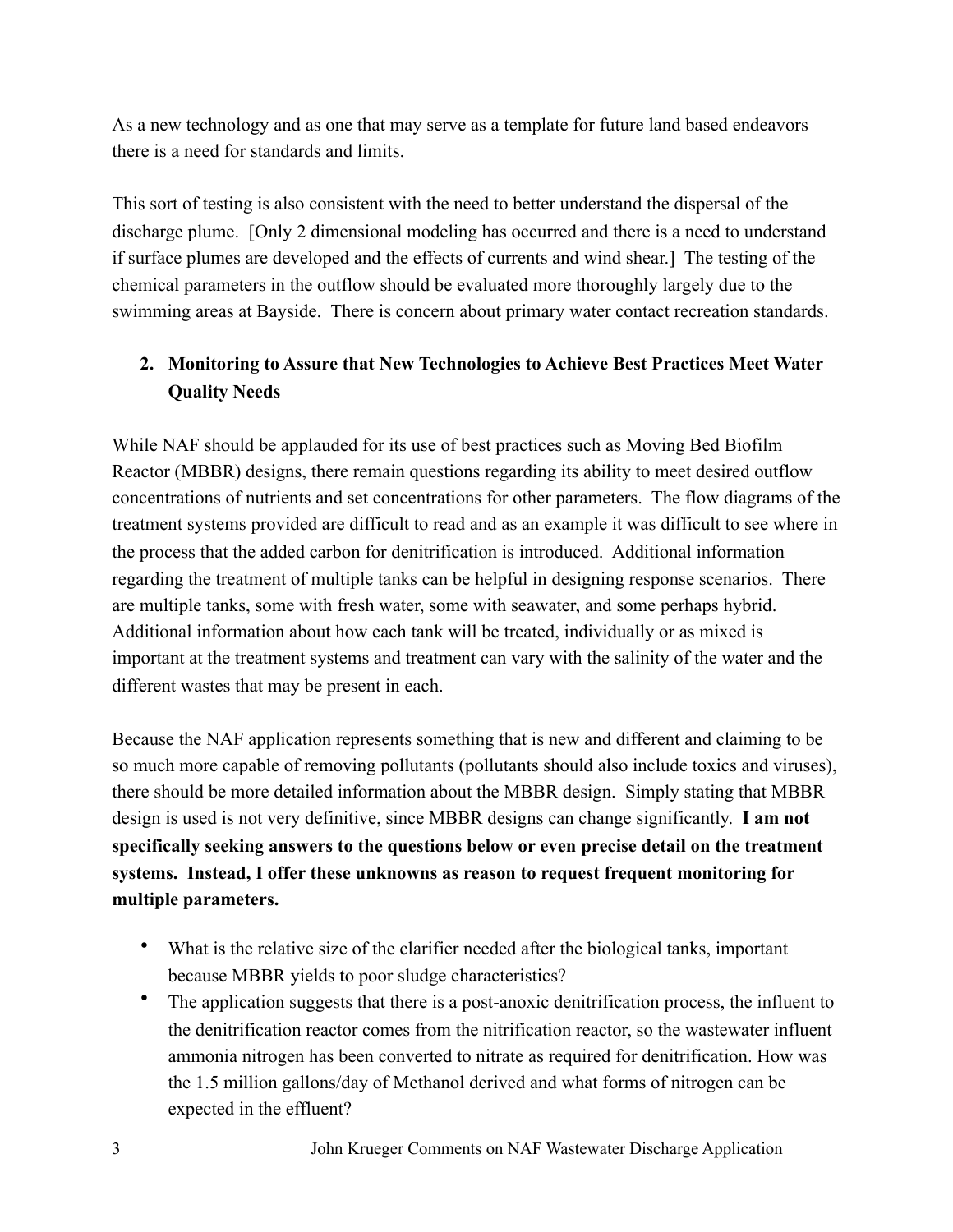- What is the plan to address any washing out of the fixed film media.
- MBBR are known to encounter problems in some calcium rich wastewaters as calcium salts can precipitate on the carriers. This phenomenon, referred to as scaling, can result in clogged carriers, which sink, to the bottom of the reactor - an effect that can be detrimental for the treatment process.
- What are the effects of oil and grease from salmon on the biofilms?
- The STERAPORE Hollow Fiber Membrane Bio-Reactors while also highly acknowledged as effective and state of the art, we need assurances that these too will not be subject to failures that might endanger the discharge waters. While most scientific articles about MBR systems suggest membrane surface fouling as being the main operational limitation for the technology, it is widely recognized by practitioners that clogging phenomena possibly related to inefficient pre-treatment are at least as important. It is also recognized that clogging takes different forms, such as Sludging, Ragging, and Membrane fouling.
- Lastly, there is no discussion of other pollutant contaminants that could exist in discharges; at public hearings, the statement was made without substantiation that there could be no "toxic discharge".

#### **3. Effluent Testing to Include 40CFR part 136 defined parameters**

A significant reason to seek testing for multiple chemical and biological parameters in the waste discharge (in addition to those mentioned previously) is the major unknowns associated with the fish feed. There are multiple papers that suggest that some fish feeds used for land based aquaculture have contained toxic chemicals. While the applicant suggests that there will be no toxins in the feed, there is no statement at this time about what the feed may be. In addition, certification standards for fish feed have not been specifically referenced to provide assurance that the feed will not have toxins present; therefore monitoring alone can provide assurances that toxins would not enter the waste effluent as a byproduct of the fish food.

Comprehensive screening analyses of waste streams are a documented process to assure a better understanding of the composition of the waste stream. There is no feed analysis and no known source of feed and there is no requirement through the MPDES application to test for feed ingredients. Effluent testing should not be limited to nutrients, but periodically tested for 40CFR part 136 defined parameters. Refer to Lists of methods by analyte; from [40 CFR 136.3](https://www.ecfr.gov/cgi-bin/text-idx?SID=a6bb8a02b6d783f9356758b5ff0ed106&mc=true&node=pt40.25.136&rgn=div5#se40.25.136_13)

Table IA: Biological Table IB: Inorganics Table IC: Non-pesticide organics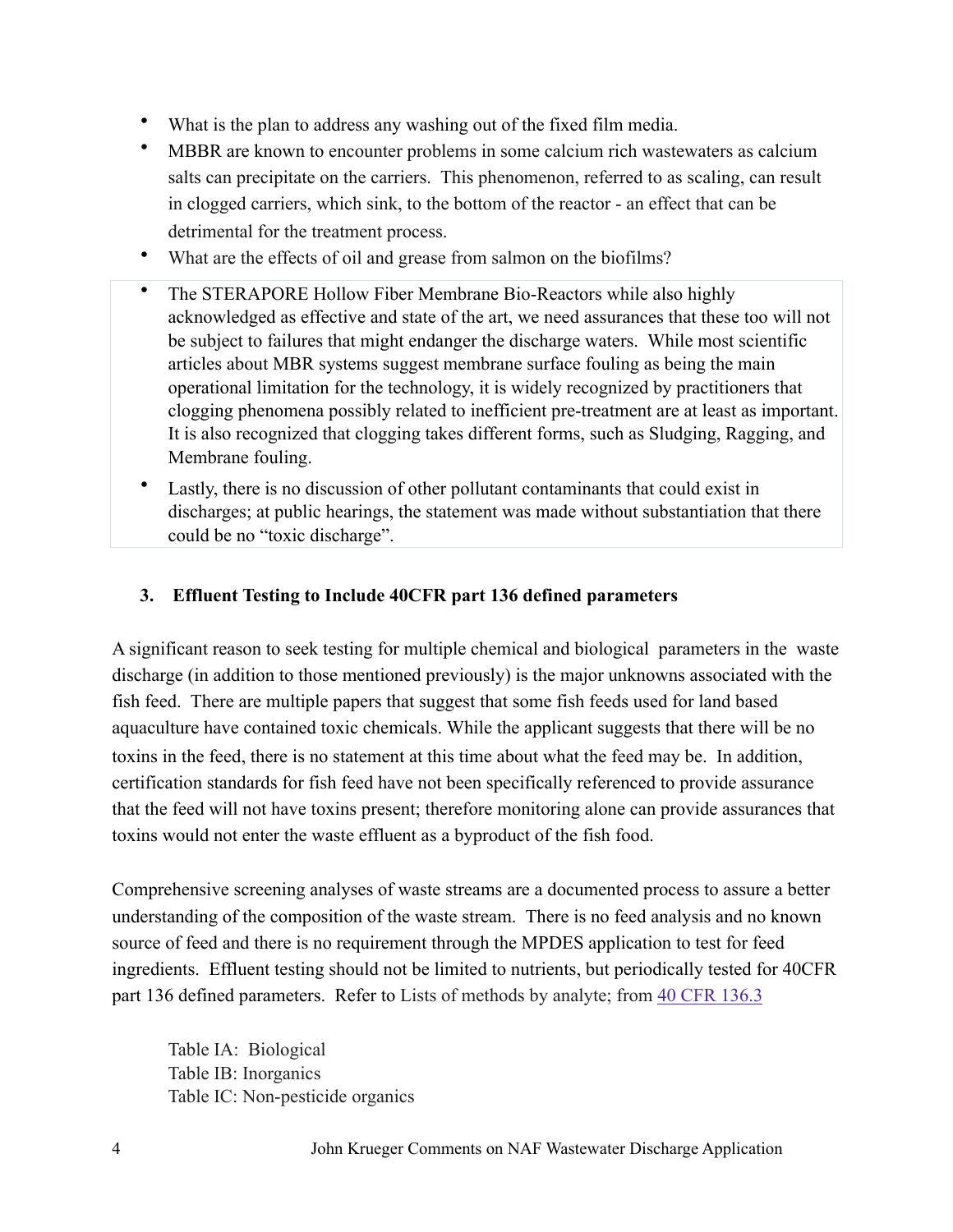Table ID: Pesticides Table IE: Radiological (if deep aquifer water with radon is included as input) Table IF: Pharmaceutical Table IG: Pesticide active ingredients Table IH: Ambient Biological

- 1. Inorganics: including metals, nutrients (available and non-available), BOD, CBOD, pH, TOC, O2, sulfides, temperature, TSS.
- 2. Non pesticide organics (120 parameters)
- 3. Pesticides (70 parameters)
- 4. Pharmaceuticals (33 parameters)
- 5. Pesticide active ingredients (268 parameters)
- 6. Microbiology (bacteria and virus detection)
- 7. Pharmaceuticals and personal care contaminants as defined in method 1698 for steroids and hormones, and include pheromones unique to salmon, and 1694 pharmaceuticals

Screening at low detection limits is for wide ranges of contaminates is recommended. Examples could include ICP/ICPMS scans for metals, GC/MS scans for volatile and semivolatile organics, HPLC/HPLCMS for higher molecular weight, nonvolatile organics.

## **4. TriHaloMethanes and Bromates**

Another test that is recommended is the test for trihalomethanes, THM's. When chlorine is added to water with organic material, THMs are formed. Residual chlorine molecules react with this harmless organic material to form a group of chlorinated chemical compounds, THMs. They are tasteless and odorless, but harmful and potentially toxic.

While ozone is not listed as a backup disinfectant, many treatment systems that disinfect fresh water do use ozone. Ozone reacts with bromine, which is why ozone is typically not used to disinfect seawater. Ozone reacts with bromine to produce Bromates. Bromates are toxic. Should Ozone be introduced into the NAF process, testing of effluent should include Bromates.

## **5. Other Chemicals Used in the Processing**

Chemicals that have been specifically listed in the permit should be tested in the effluent to detection levels that are consistent with toxicity issues for all life affected. If these are not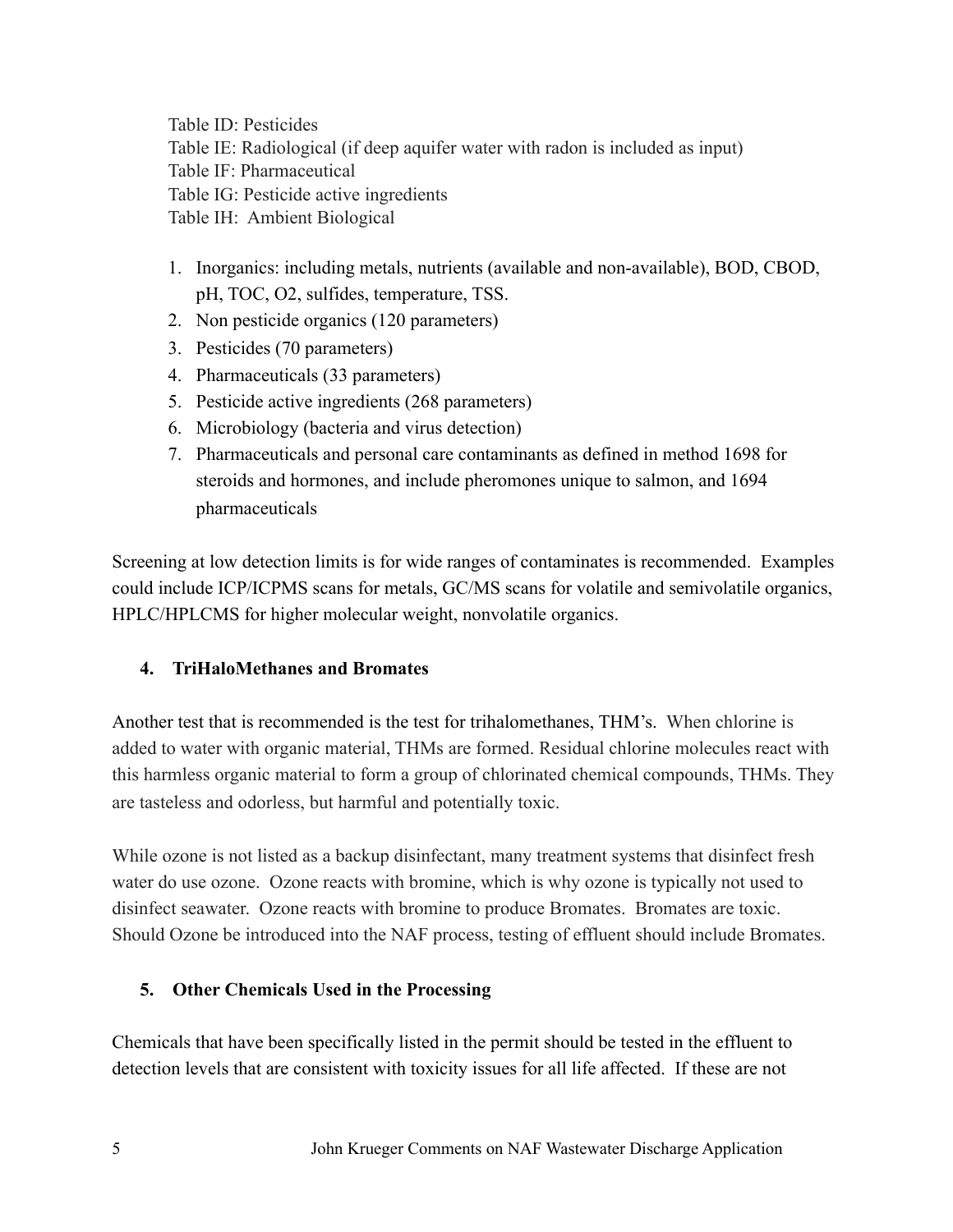covered in Section 3 of this memorandum, the applicant should address methods of analysis that are consistent with acceptable toxicity limits for each.

#### **Cleaners Detergents**

Aqualife® Multipurpose Cleaner Gil Save® Clean in Place (CIP) Gil Super CIP® Gil Hydrox® **Disinfectants/Sanitizers**  Bleach. Virkon® Aquatic. Zep FS Formula 12167® Chlorinated Disinfectant and Germicide. **Therapeutants**  Parasite-S, Formalin-F, and Formacide-B. (Formalin). Finquel® or Tricane-S. (Tricaine methanesulfonate). Halamid® Aqua. (Chloramine-T). Active ingredients N-chloro, p-toluenesulfonamide and sodium salt trihydrate. Ovadine® (PVP Iodine). **Compounds Rarely Used Only in Emergency Situations**: Praziquantel. Potassium permanganate Terramycin® 200. (oxytetracycline dehydrate, 44% active): Aquaflor®. (florfenicol; 50% active). Romet® 30/Romet® TC. (sulfadimethoxine/ormetoprim, **Waste Water Treatment**  Formic Acid (85%). Bleach. Active ingredient: sodium hypochlorite Methanol

A notable exclusion in the application is the use of Sodium thiosulfate. At the November public hearing NAF discussed the use of sodium thiosulfate to negate high level of chlorine should the need exist, yet sodium thiosulfate was not listed.

### **6. Testing for Viruses and Bacteria**

There is a potential for viruses to be in the effluent. The mesh size of the membrane filters is stated as 0.4microns. This size would capture some but certainly not all bacteria, which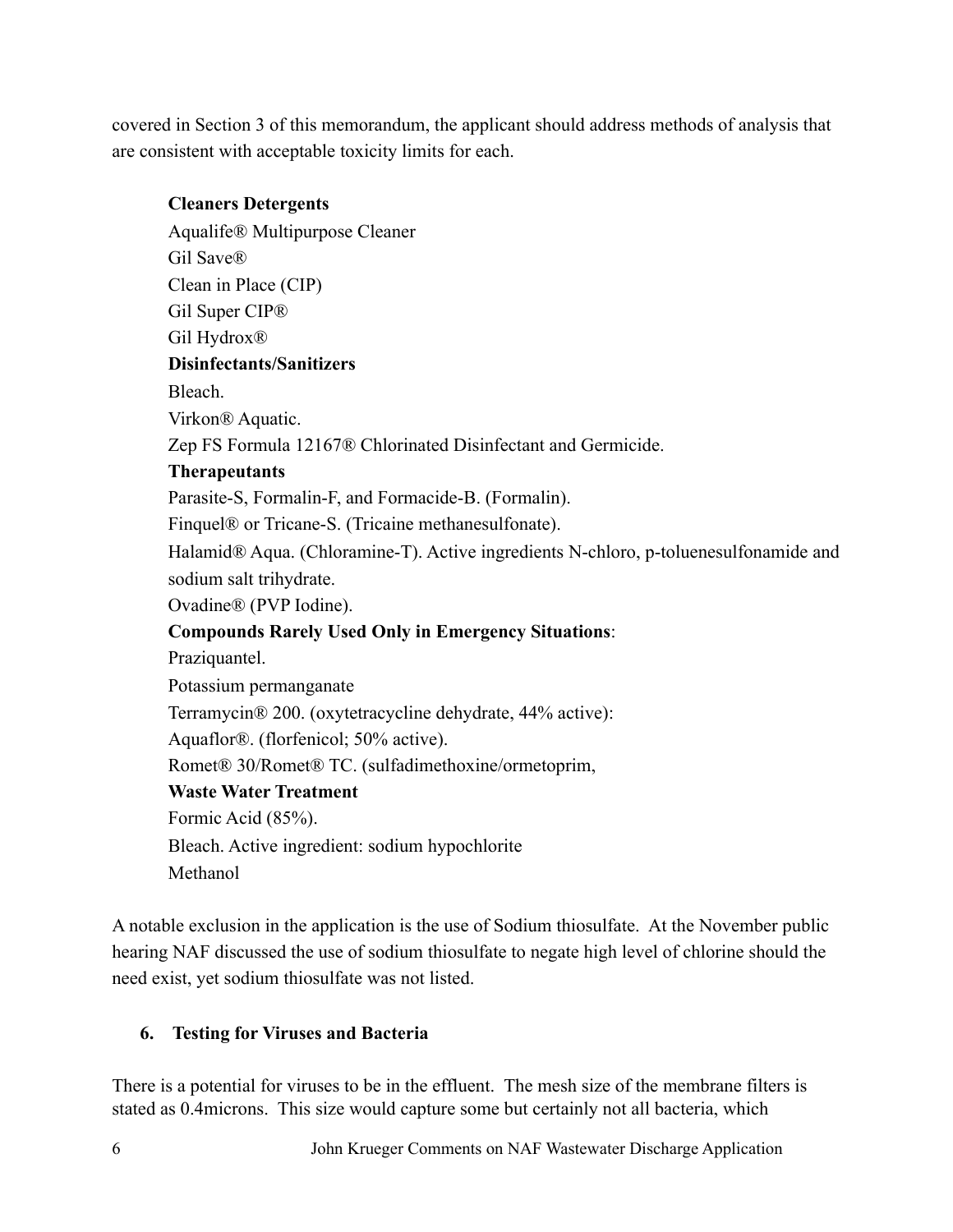generally range in size between 0.2 to 10.0 microns. Viruses range in size from 0.004 to 0.1 microns in size. Viruses would not be trapped. It is questionable where UV would be effective, given the flow volumes. The ability of UV disinfection deserves more attention, e.g. water color, biofilms, time, temperature and turbulence effects can have significant effects on UV success.

A .4 micron filter will not separate out bacteria. Typically .1 micro filters are needed. Here is information regarding bacteria and viruses that should be of concern: This might be of interest.

[https://www2.gnb.ca/content/dam/gnb/Departments/10/pdf/Publications/Aqu/](https://www2.gnb.ca/content/dam/gnb/Departments/10/pdf/Publications/Aqu/AquacultureGrowing.pdf) [AquacultureGrowing.pdf](https://www2.gnb.ca/content/dam/gnb/Departments/10/pdf/Publications/Aqu/AquacultureGrowing.pdf)

Viruses:

Infectious salmon anemia (ISA) or ISAv .. (v for virus) is endemic to the Atlantic. See facts here: <https://doi.org/10.1111/jfd.12670>

Infectious Pancreatic Necrosis (IPN) or IPNv is endemic to Atlantic Canada and therefore probably Maine as well. Fact sheet: [http://www.inspection.gc.ca/animals/aquatic-animals/](http://www.inspection.gc.ca/animals/aquatic-animals/diseases/reportable/infectious-pancreatic-necrosis/fact-sheet/eng/1330099413455/1330099555496) [diseases/reportable/infectious-pancreatic-necrosis/fact-sheet/eng/](http://www.inspection.gc.ca/animals/aquatic-animals/diseases/reportable/infectious-pancreatic-necrosis/fact-sheet/eng/1330099413455/1330099555496)

[1330099413455/1330099555496](http://www.inspection.gc.ca/animals/aquatic-animals/diseases/reportable/infectious-pancreatic-necrosis/fact-sheet/eng/1330099413455/1330099555496)

*Aeromonas salmonicida* is also common in the North Atlantic. [https://en.wikipedia.org/wiki/](https://en.wikipedia.org/wiki/Aeromonas_salmonicida) [Aeromonas\\_salmonicida](https://en.wikipedia.org/wiki/Aeromonas_salmonicida)

### **7. Nitrogen Protein Profile**

Another useful test is a nitrogen protein profile in the waste stream. Currently, the permit only mentions nitrogen, but not the form. There is concern that some proteins in this waste might impart either an odor or a taste that would be a concern for other marine life. Total proteins can be tested easily; however, an HPLC analysis of the nitrogen compounds could more accurately provide information about the types of nitrogen compounds in the waste. Testing could also include hormones. This way the presence or absence of pheromones could be more assured. The reason for this test is to resolve any questions about how the presence of pheromones would serve to discourage lobsters from entering waters affected by the NAF discharge.

## **8. Audiological Issues**

There is potential concern for audiological effects of RAS outfall pumps etc on marine life, fish shellfish and mammalian, in receiving waters. Some baseline and follow up data should be provided in this area as well.

## **9. Total Nitrogen Calculations**